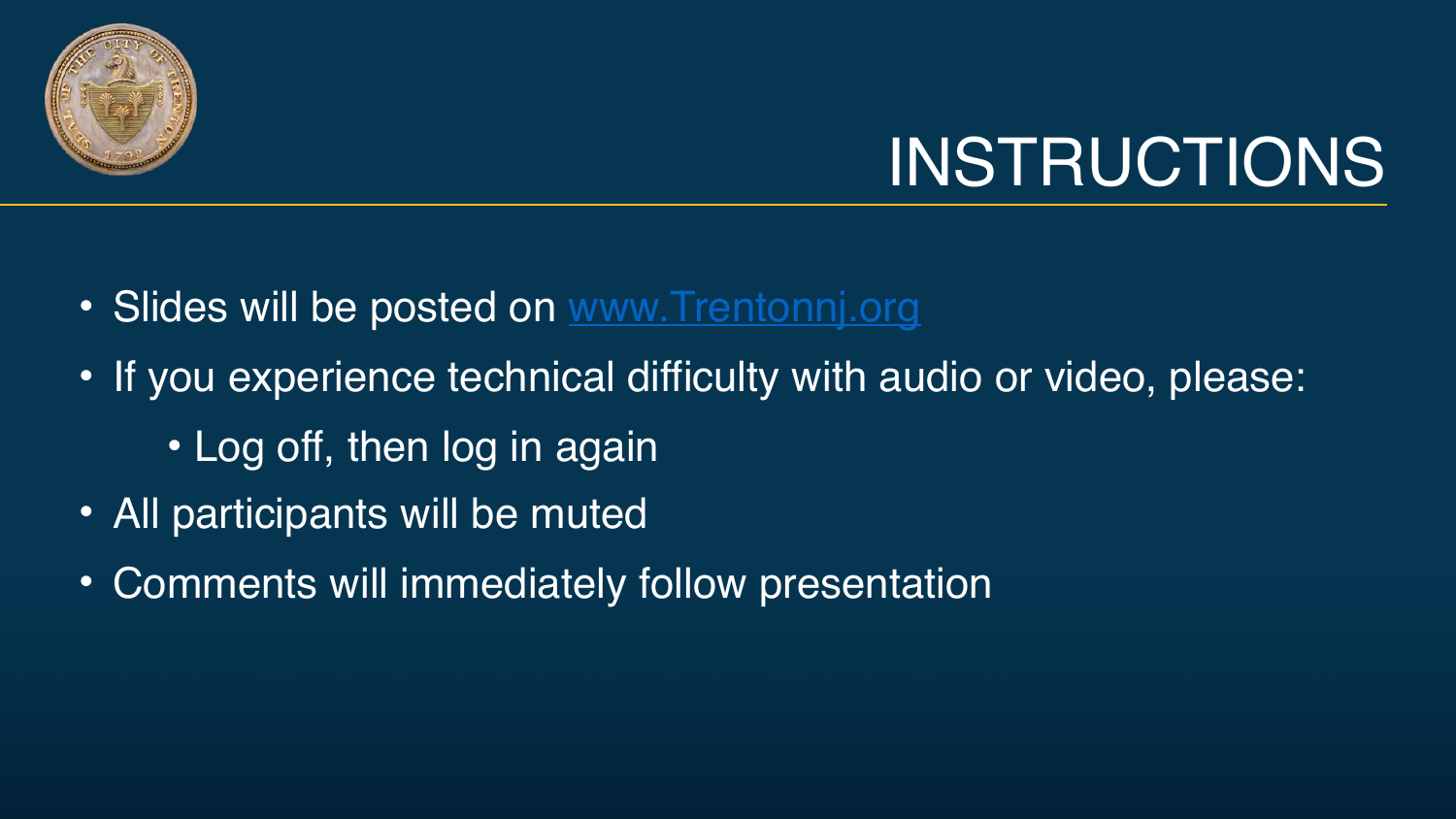

### 2019 ANNUAL ACTION PLAN SUBSTANTIAL AMENDMENT CARES ACT FUNDING

May 4, 2020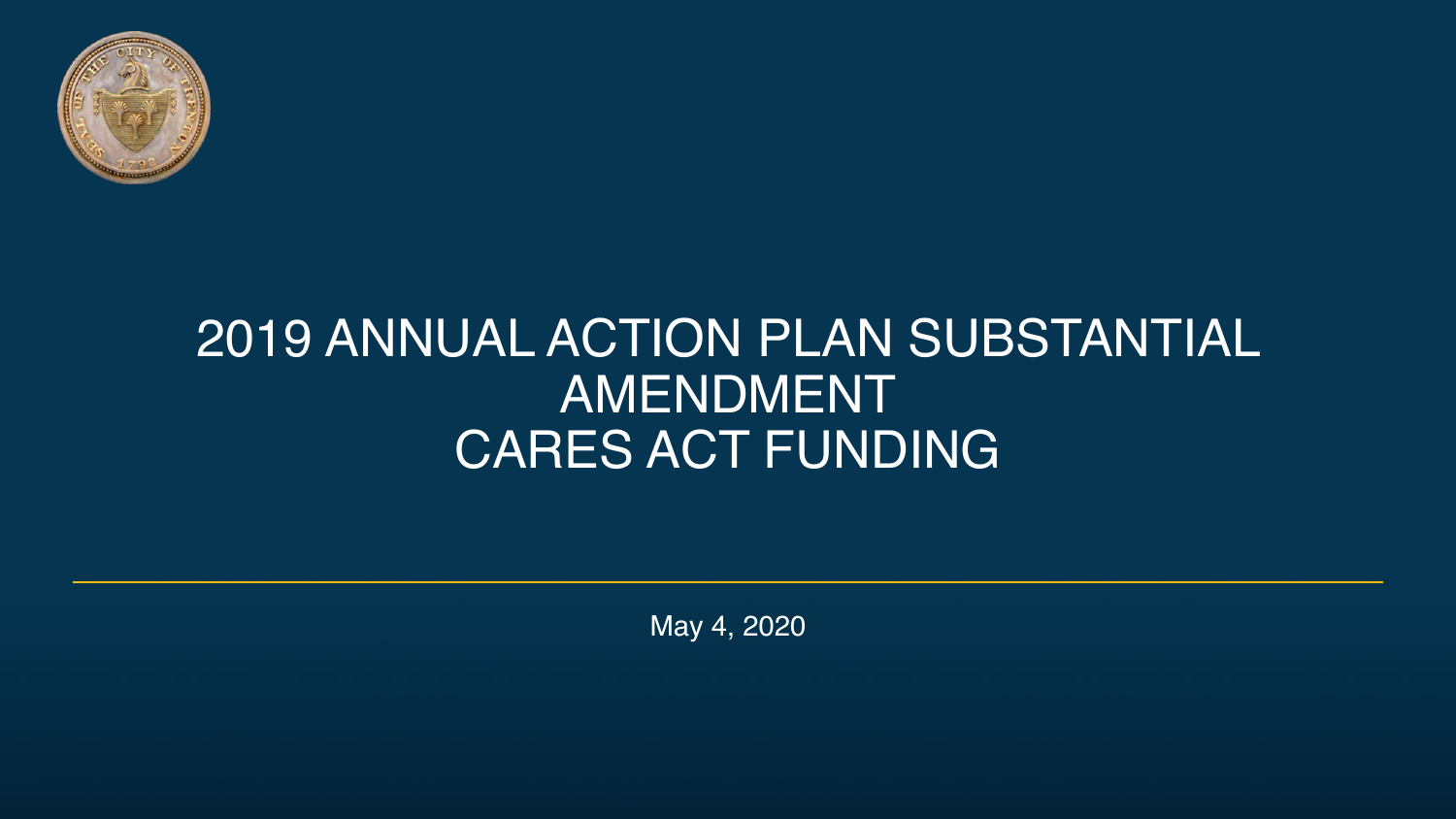

### PURPOSE

To provide an overview of the supplemental CDBG and ESG grant funds and unexpended prior year funds available to the City of Trenton to help the community respond to and recover from the COVID-19 pandemic.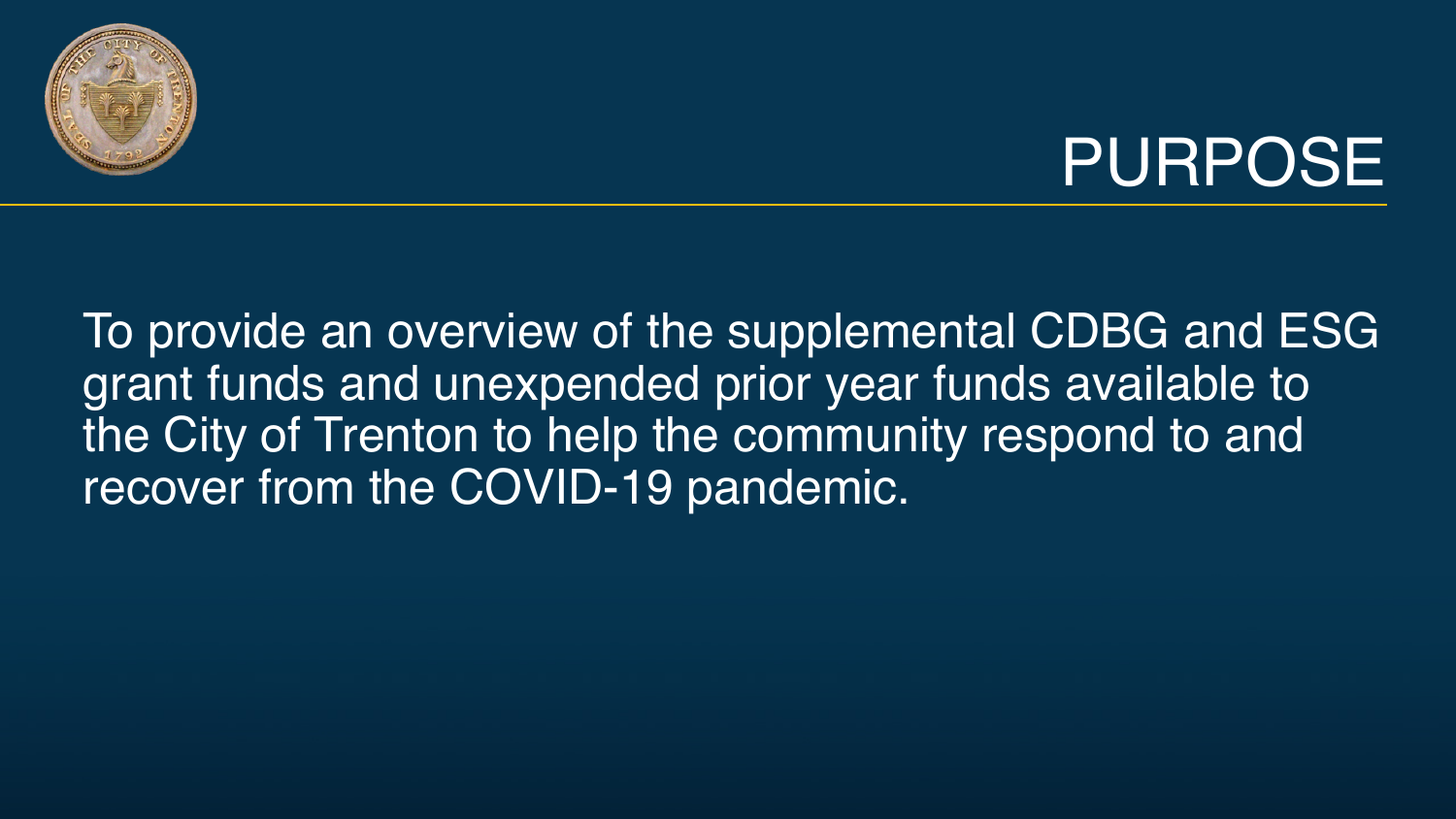

- CARES Act
	- \$5 billion in supplemental Community Development Block Grant (CDBG-CV)
	- \$4 billion in supplemental Emergency Solutions Grant (ESG-CV)
- City of Trenton is eligible to receive \$1,741,304 in CDBG-CV and \$831,962 in ESG-CV funds
- Use of CDBG-CV funds must meet a National Objective and be CDBG eligible.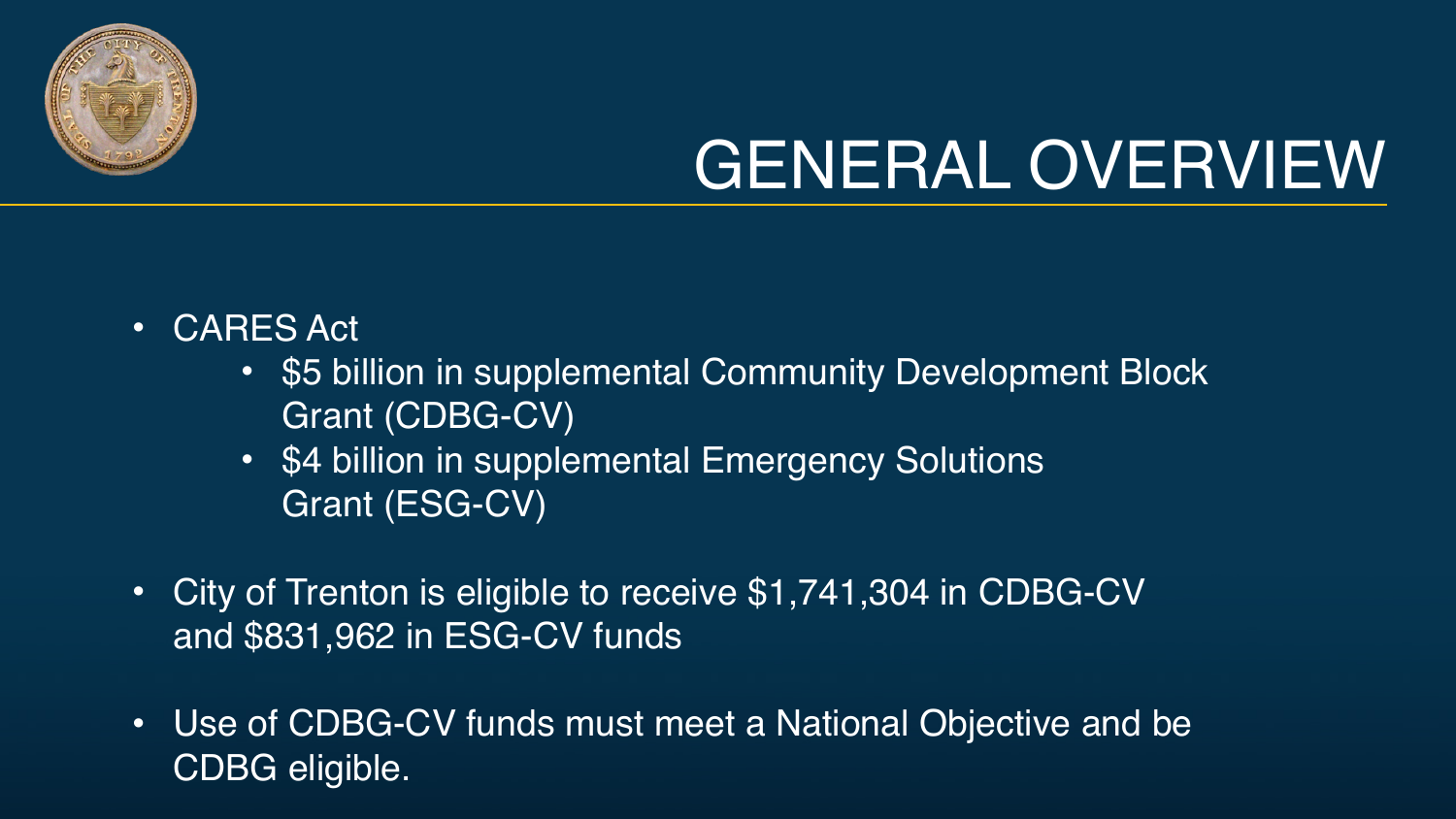

National Objective: CDBG

1. Low and Moderate Income benefit - minimum 70% of funds Income intake

Presumed benefit (seniors, homeless)

Nature and Location (food distribution)

2. Urgent Need – maximum 30% after admin is deducted

Can be used for without the low mod benefit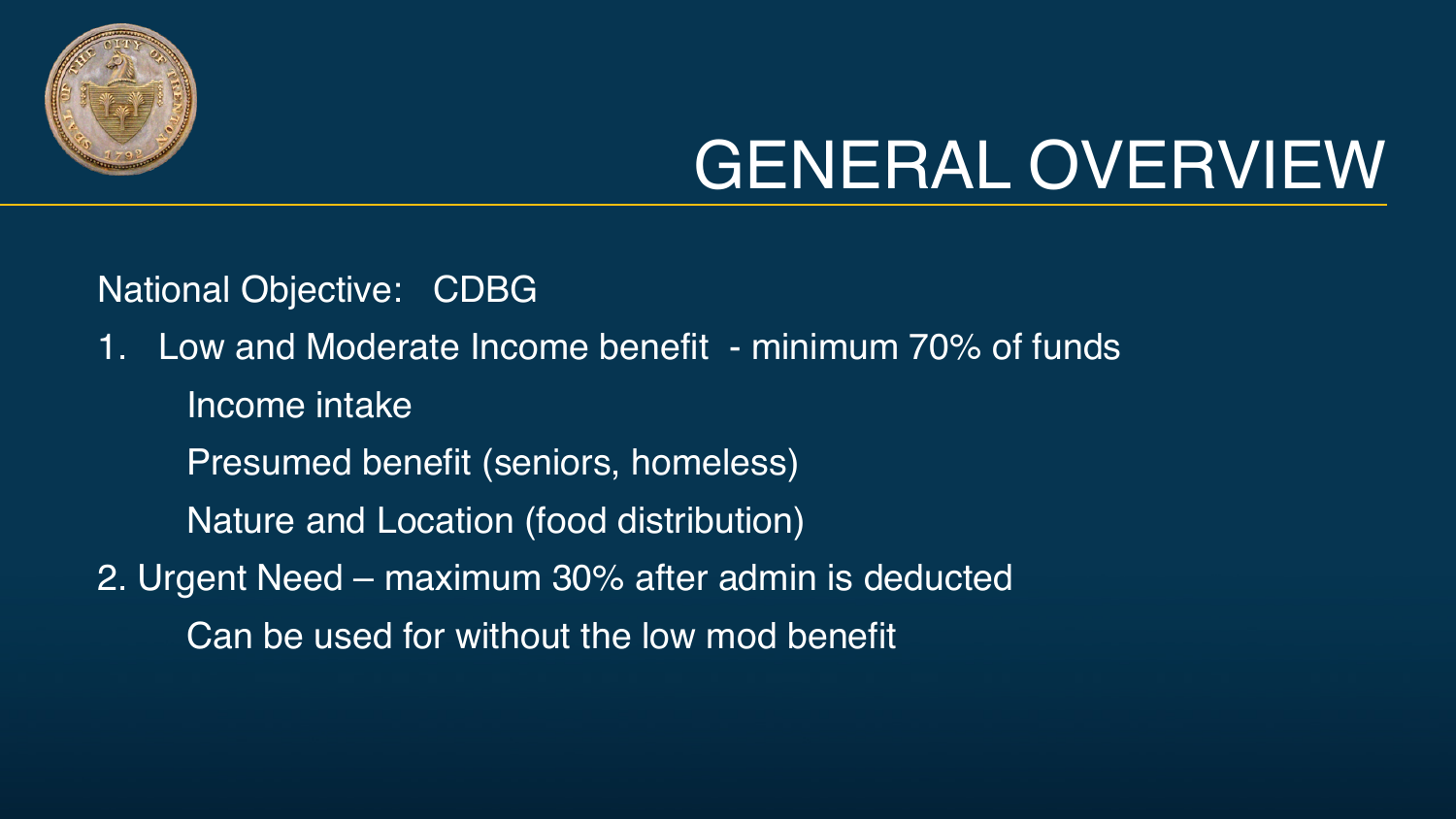

ESG Eligible Uses

- Emergency Shelter
- Homeless Prevention
- Rapid Rehousing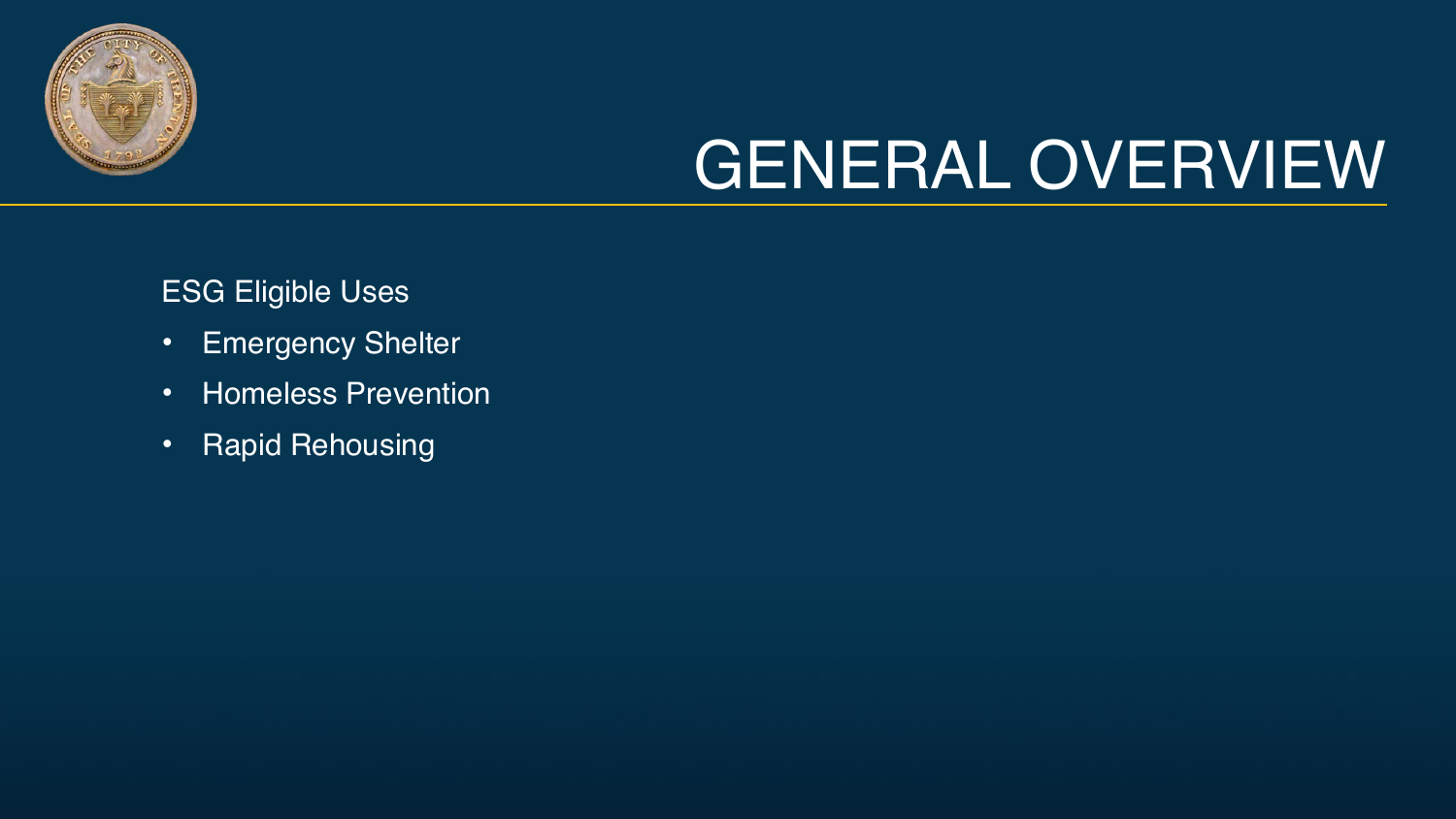

Types of Eligible Activities with Examples (HUD Quick Guide)

- Building Acquisition and Improvements shelters, testing sites, hospital expansion to provide space for isolation, etc.
- Business Assistance job loss prevention, financial assistance to microenterprises that support home health/ quarantine, etc.
- Public Services meal delivery, mobile testing sites, job training to expand pool of medical personnel available to respond to COVID-19 , etc.
- Administration administration of grant, non-project specific emergency infection disease response plan, etc.
- Emergency Shelter Shelter Operations, supplies, furnishings, equipment, transportation
- Street Outreach Homeless engagement, equipping staff, case management and transportation
- Homeless Prevention Up to 3 months of back rent payments to avoid eviction.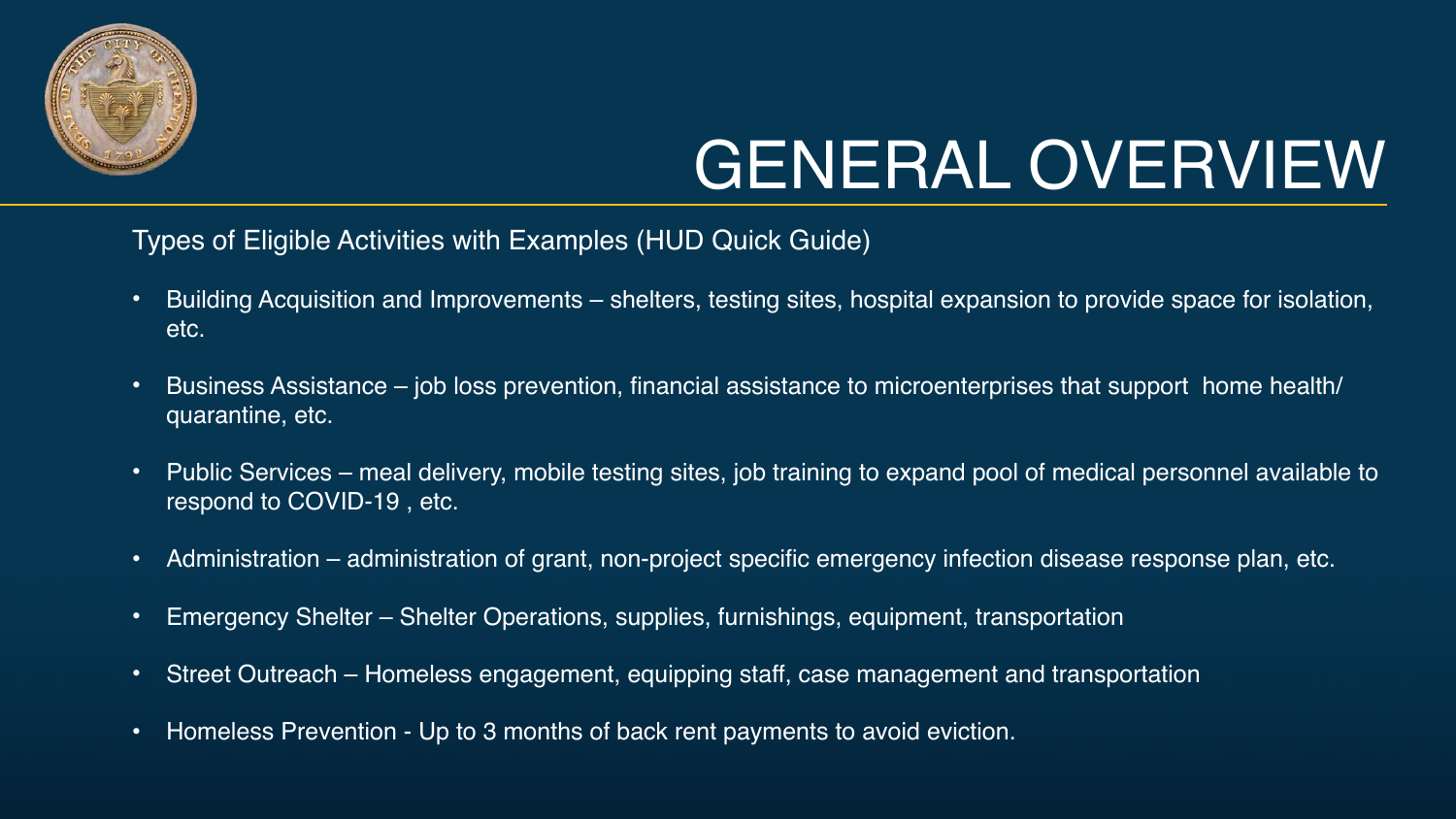

#### **Changes to the 2019-20 Annual Action Plan are primarily a result of:**

1.The reprogramming of \$507,333.84 of HOME funds that were not expended. 2.The reprogramming of \$495,662.01 of CDBG funds that were not expended. 3.Programming \$1,741,304.00 in CDBG funding made available by the CARES Act. 4.Programming \$831,962.00 in ESG funding made available by the CARES Act.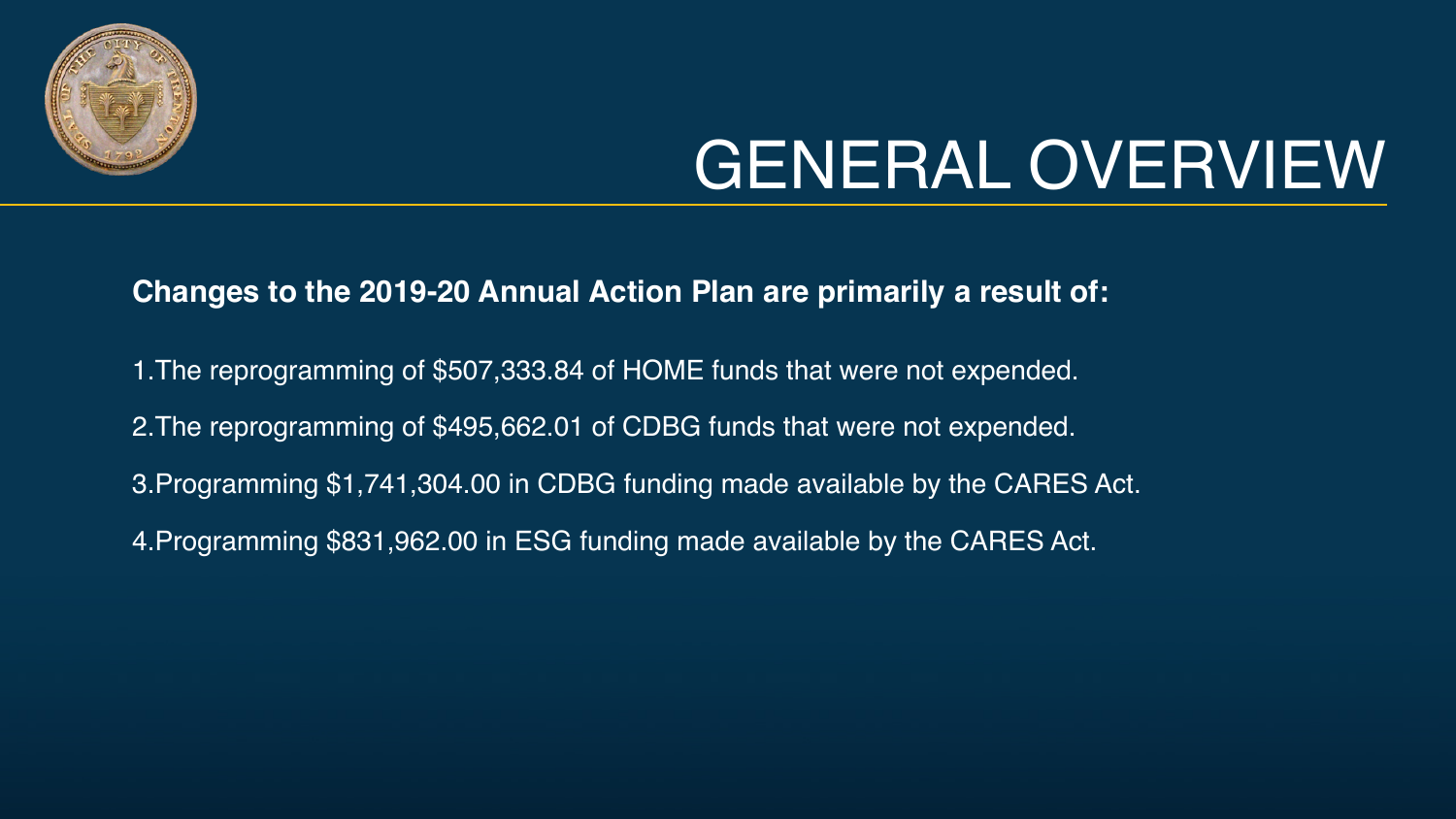

### PROPOSED USES

| Admin                                                | \$137,333.84   |
|------------------------------------------------------|----------------|
| <b>Small Business Loans</b>                          | \$522,000.00   |
| Legal Services Eviction/Foreclosure Prevention       | \$75,000.00    |
| <b>Emergency Shelter Operations</b>                  | \$1,100,000.00 |
| <b>Homeless Prevention ESG &amp; TBA HOME</b>        | \$1,146,962.00 |
| Shelter/Quarantine Site - Rehabilitation             | \$200,966.01   |
| Meal/Food Service for elderly and disabled residents | \$384,000.00   |
| <b>HMIS</b>                                          | \$10,000.00    |
| Total                                                | \$3,576,261.85 |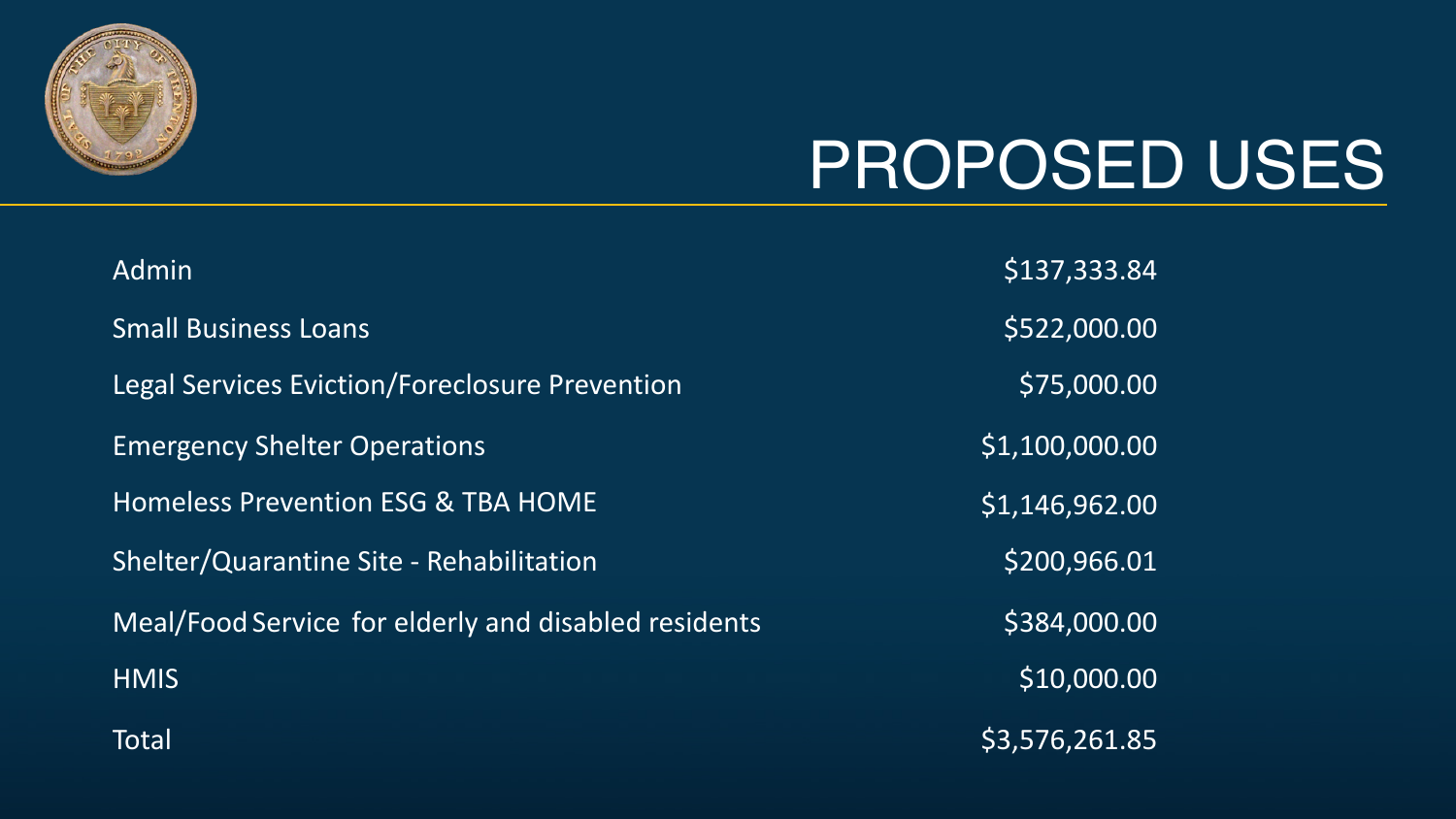

#### **CDBG Administration - \$80,000**

City Staff to Administer program

#### **HOME Administration - \$57,333.84**

City Staff to Administer program

#### **HMIS- \$10,000**

The City will utilize funds to support data collection and reporting efforts for the Shelter and Homeless Prevention spending to prevent the duplication of services across the various providers and funding sources.

#### **Small Business Loans- \$522,000**

The City will utilize funds to support the retention or creation of jobs in the City of Trenton by making loans to City of Trenton small Businesses that were affected by the loss of income due to COVID-19.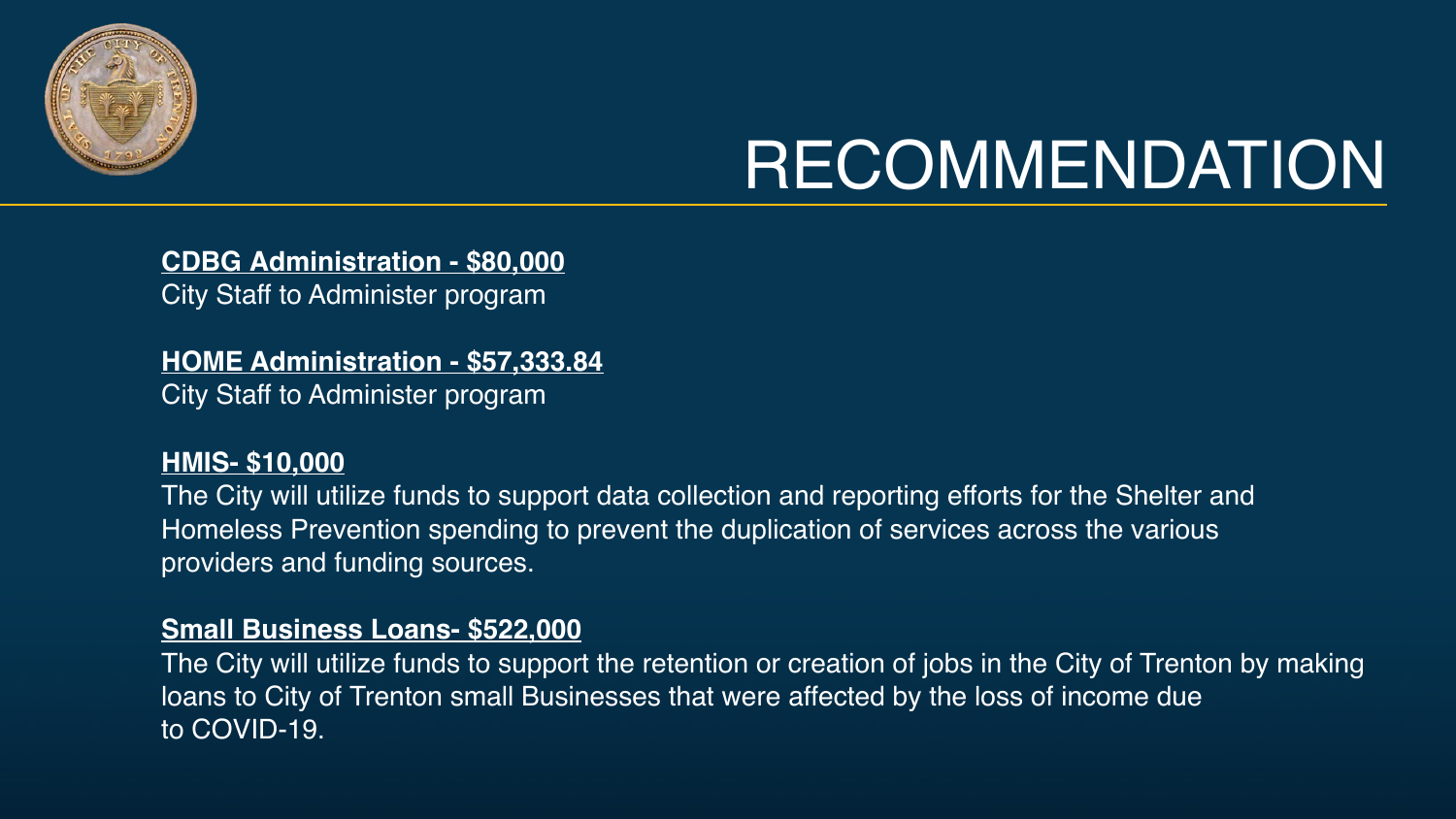

#### **Emergency Shelter Operations- \$1,100,000**

The City will utilize funds to support Emergency Shelter's operation costs to prevent the spread of COVID-19. Shelter Operations, including staff, maintenance, rent, repair, security, fuel, equipment, insurance, utilities, food, furnishings, and supplies necessary for the operation of the emergency shelter.

- City of Trenton Established Shelters \$800,000.00 (Sites TBD)
- Rescue Mission \$175,000.00
- Anchor House \$25,000.00
- Womanspace \$25,000.00
- Homefront \$75,000.00

#### **Shelter Rehabilitation - \$200,966.01**

The City will utilize funds to support the rehabilitation of public facilities to operate emergency shelters to prevent the spread of COVID-19. Sites TBD.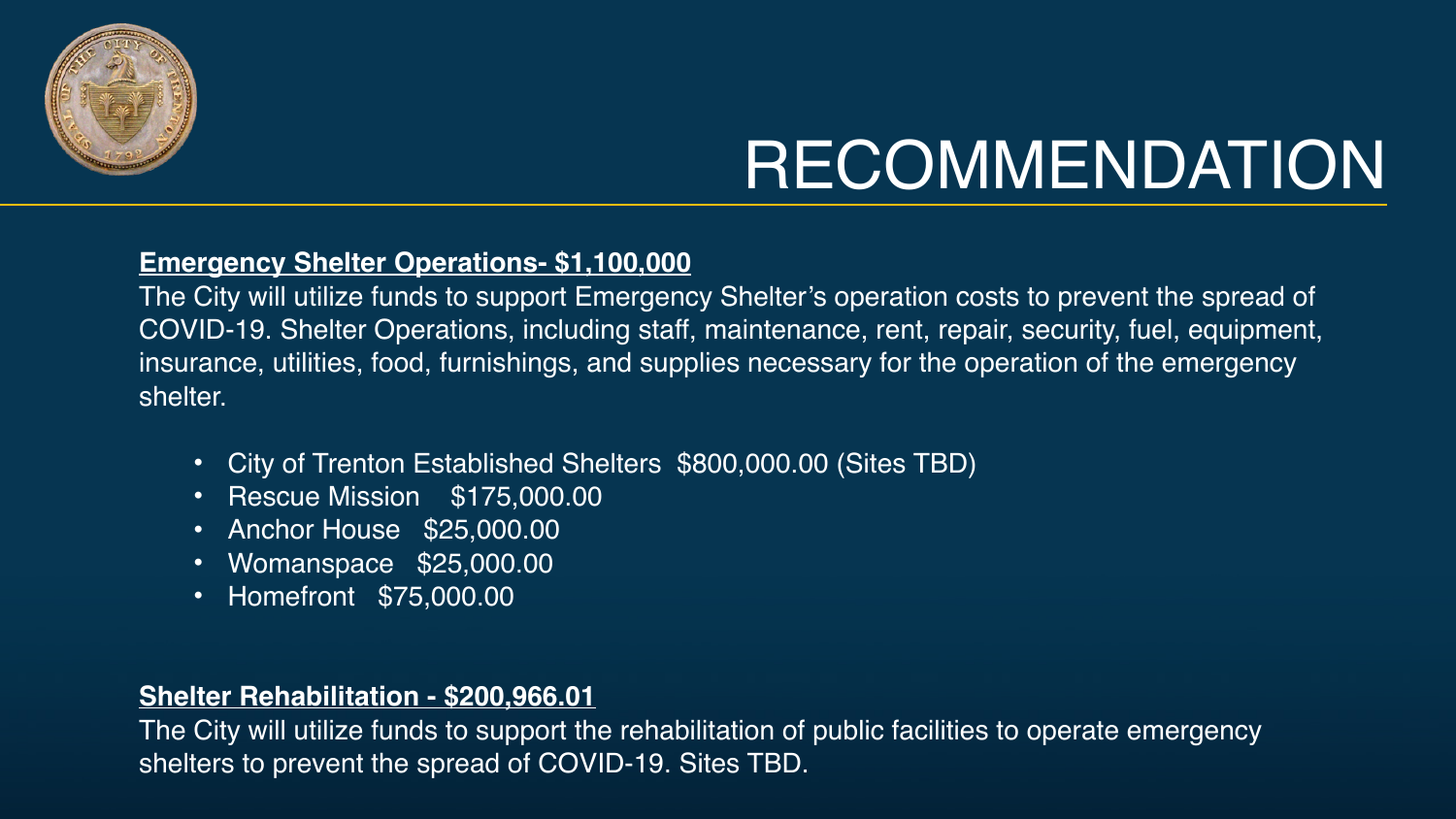

#### **Homeless Prevention \$1,146,962**

Provide up to 3 months of back rent payments to avoid eviction as the result of financial hardship related to COVID-19. Homeless Prevention for Trenton residents earning less than 50% of median income.

- Arm in Arm \$143,750.00
- Homefront \$201,250.00
- Catholic Charities \$184,000.00
- Village Resources \$57,500.00
- COT- Adult and family Services \$110,462.00
- Tenant Based Rental Assistance Program \$450,000.00

#### **Legal Services for Tenants/Homeowners \$75,000**

The City will utilize funds to support Eviction and Foreclosure prevention efforts for City of Trenton residents by providing legal assistance to tenants facing unlawful evictions or Homeowners facing Foreclosure. These services will include additional bilingual outreach and education to low income tenants Citywide.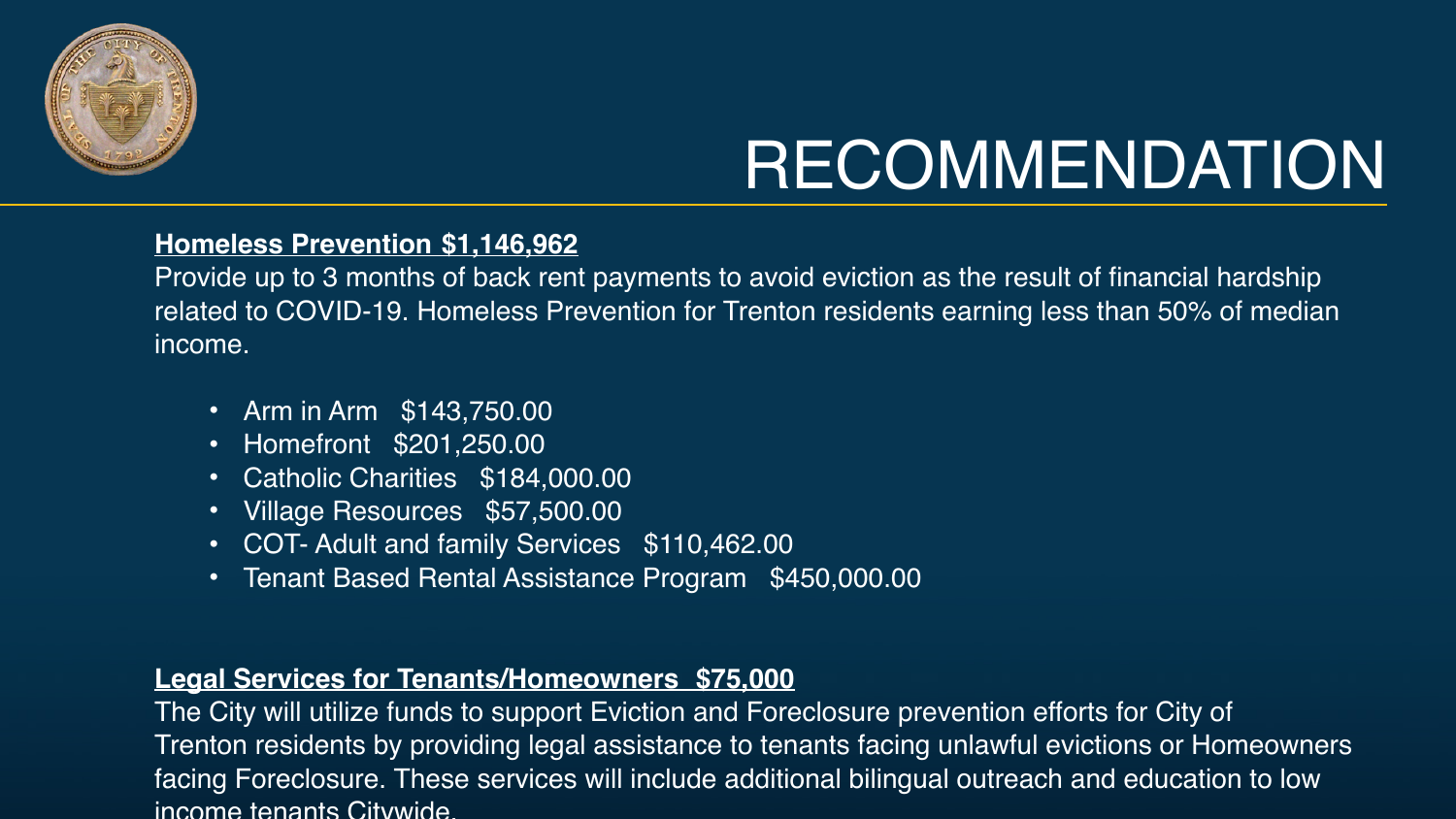

#### **Meal/Food Service Program \$384,000**

- Meal program to prepare and deliver food/meals throughout the City to its most vulnerable populations- homeless, disabled, seniors, and low-income individuals and families.
- The City will utilize funds to meal service programs, support food pantries, soup kitchens and food banks to address the increase of needs caused by COVID-19.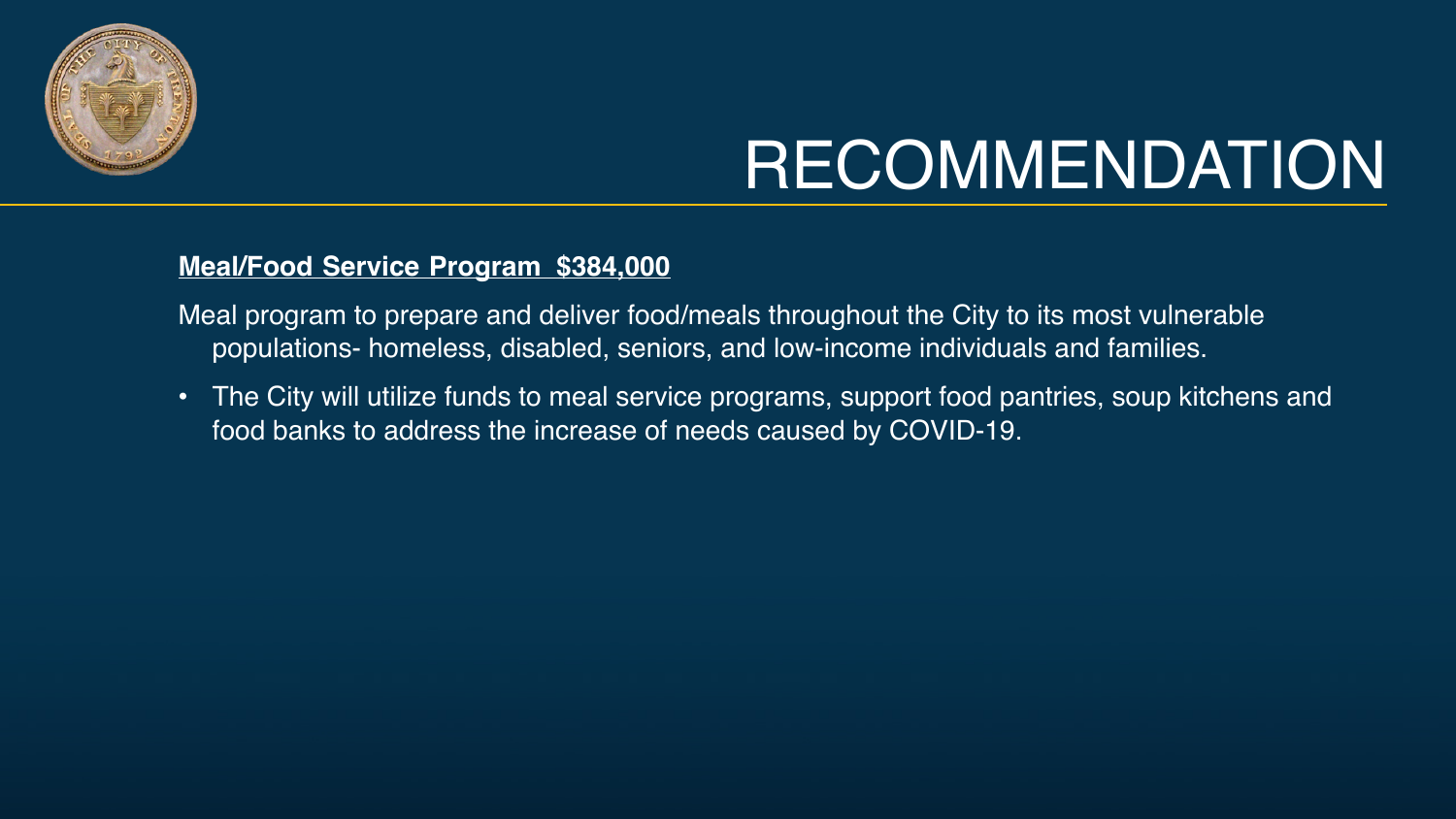



**MAY 4, 2020 – PUBLIC HEARING MAY 5, 2020 – COMMENTS DUE MAY 7, 2020 – CITY COUNCIL APPROVAL MAY 14, 2020 – SUBMIT TO HUD JUNE 2020 – HUD APPROVAL/CONTRACTS JULY 1, 2020 – SUBRECIPIENTS AGREEMENTS**